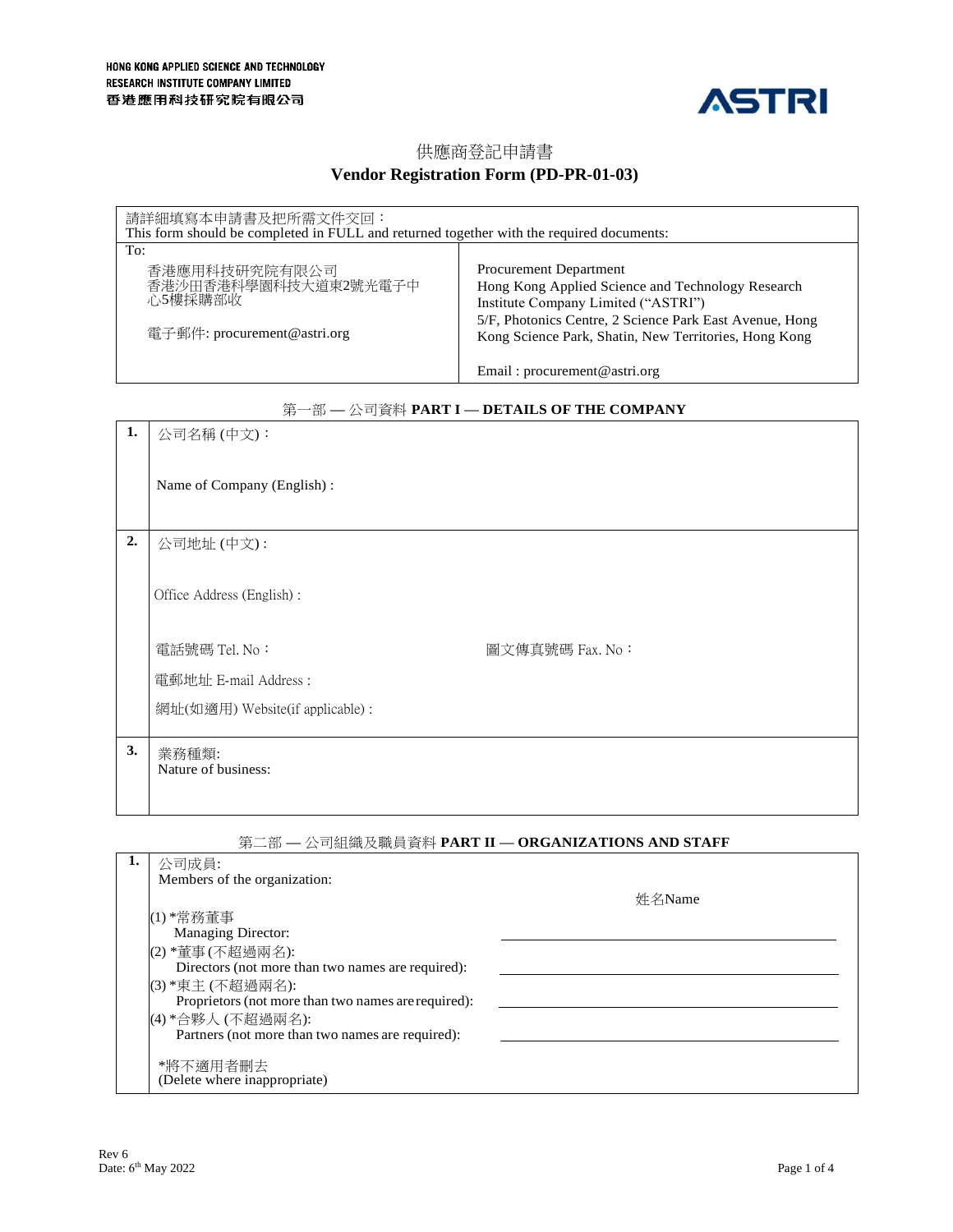| 2. | 獲授權回答有關投標/合約等問題的負責人:                                      |              |                             |               |             |
|----|-----------------------------------------------------------|--------------|-----------------------------|---------------|-------------|
|    | Contact Persons on matters relating to tenders/contracts: |              |                             |               |             |
|    |                                                           |              |                             |               |             |
|    |                                                           | 姓名 $Name(s)$ | 職位 <i>Official Capacity</i> | 電話號碼 Tel. No. | 電郵地址 E-mail |
|    | 1)                                                        |              |                             |               |             |
|    | 2)                                                        |              |                             |               |             |
|    | 3)                                                        |              |                             |               |             |
|    | 4)                                                        |              |                             |               |             |
|    | 5)                                                        |              |                             |               |             |
|    |                                                           |              |                             |               |             |

## 第三部 **—** 業務狀況及證明文件 **PART III — BUSINESS ACTIVITIES AND DOCUMENTS**

| 1. | 貴公司所供應的貨品和有關服務:<br>Goods and related services which your company can supply:                                                                                                                   |  |  |
|----|------------------------------------------------------------------------------------------------------------------------------------------------------------------------------------------------|--|--|
|    | (i) 請在以下空位列明所供應的貨品和有關服務:                                                                                                                                                                       |  |  |
|    | Please list out goods and related services in the following space:                                                                                                                             |  |  |
|    | 貨品和有關服務(見註)                                                                                                                                                                                    |  |  |
|    | Goods and related services (see Note)                                                                                                                                                          |  |  |
|    |                                                                                                                                                                                                |  |  |
|    |                                                                                                                                                                                                |  |  |
|    |                                                                                                                                                                                                |  |  |
|    |                                                                                                                                                                                                |  |  |
|    |                                                                                                                                                                                                |  |  |
|    |                                                                                                                                                                                                |  |  |
|    |                                                                                                                                                                                                |  |  |
|    | 註:如空位不足,請另外加紙列出。<br>Note: If space is not sufficient, please use separate sheet.                                                                                                               |  |  |
|    | (ii) 倘若貴公司並非製造商, 請提供授權貴公司為代理商/分銷商的商號的名稱。<br>Please provide the name(s) of the principal(s) for whom you act as the accredited agent(s)/distributor(s) in case<br>you are not the manufacturer. |  |  |
|    |                                                                                                                                                                                                |  |  |
|    | (iii) 請夾附有關提供的貨品或服務的目錄及詳細的說明書(如有的話), 以供參考。                                                                                                                                                     |  |  |
|    | Please attach the relevant catalogues and descriptive literature of the goods/services provided (if any)                                                                                       |  |  |
|    | for reference.                                                                                                                                                                                 |  |  |
| 2. | 請一併寄交有效的商業登記證或同等文件的副本一份,以供參考和存照。                                                                                                                                                               |  |  |
|    | Please attach a copy of a valid Business Registration Certificate or equivalent documents for reference and record.                                                                            |  |  |
|    |                                                                                                                                                                                                |  |  |
|    |                                                                                                                                                                                                |  |  |
|    |                                                                                                                                                                                                |  |  |
|    |                                                                                                                                                                                                |  |  |

(註:如空位不足,請另紙列出) (Note : If space is not sufficient, please use separate sheet)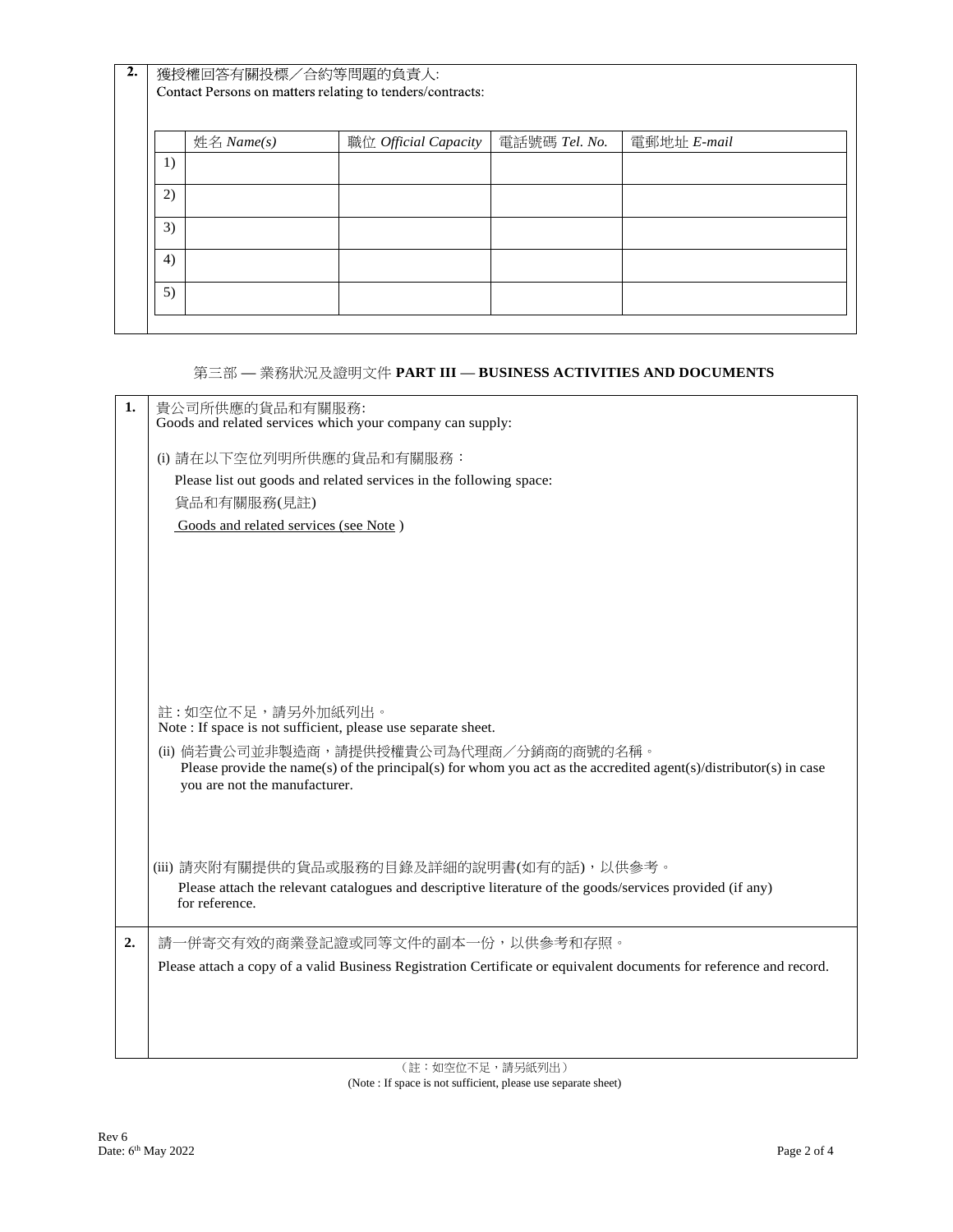1. 本人謹代表上述公司,申請登記成為ASTRI供應商,可接受投標邀請書,就供應本表格第三部所列物料及有關 服務參加競投。本人明白倘若故意在本表格內提供任何虛假資料,可使本人喪失申請資格, 即使申請已獲批准, 也會 被即時除名。

I apply on behalf of the Company for inclusion as an ASTRI supplier for receiving invitations to tender/ quotation for goods and related services listed in Part III of this form. I understand that any wilful submission of false information by means of this form will result in my disqualification and, in such case, I will be removed from the list forthwith despite successful application.

2. 本人謹代表上述公司已閱讀及明白有關的申請指引及免責聲明。

I on behalf of the Company have read and understand the Guidance Notes and Disclaimer on Application for Inclusion in the ASTRI Supplier Lists.

|                                    | 簽署<br>Signature:<br>姓名 (正楷)<br>Name in Block: Letters: |  |
|------------------------------------|--------------------------------------------------------|--|
|                                    | 職銜<br>Designation :                                    |  |
|                                    | 電話號碼<br>Tel. No.:<br>電郵地址<br>Email:                    |  |
|                                    | 日期<br>Date:                                            |  |
| (公司印鑑)<br>(Space for Company Chop) |                                                        |  |